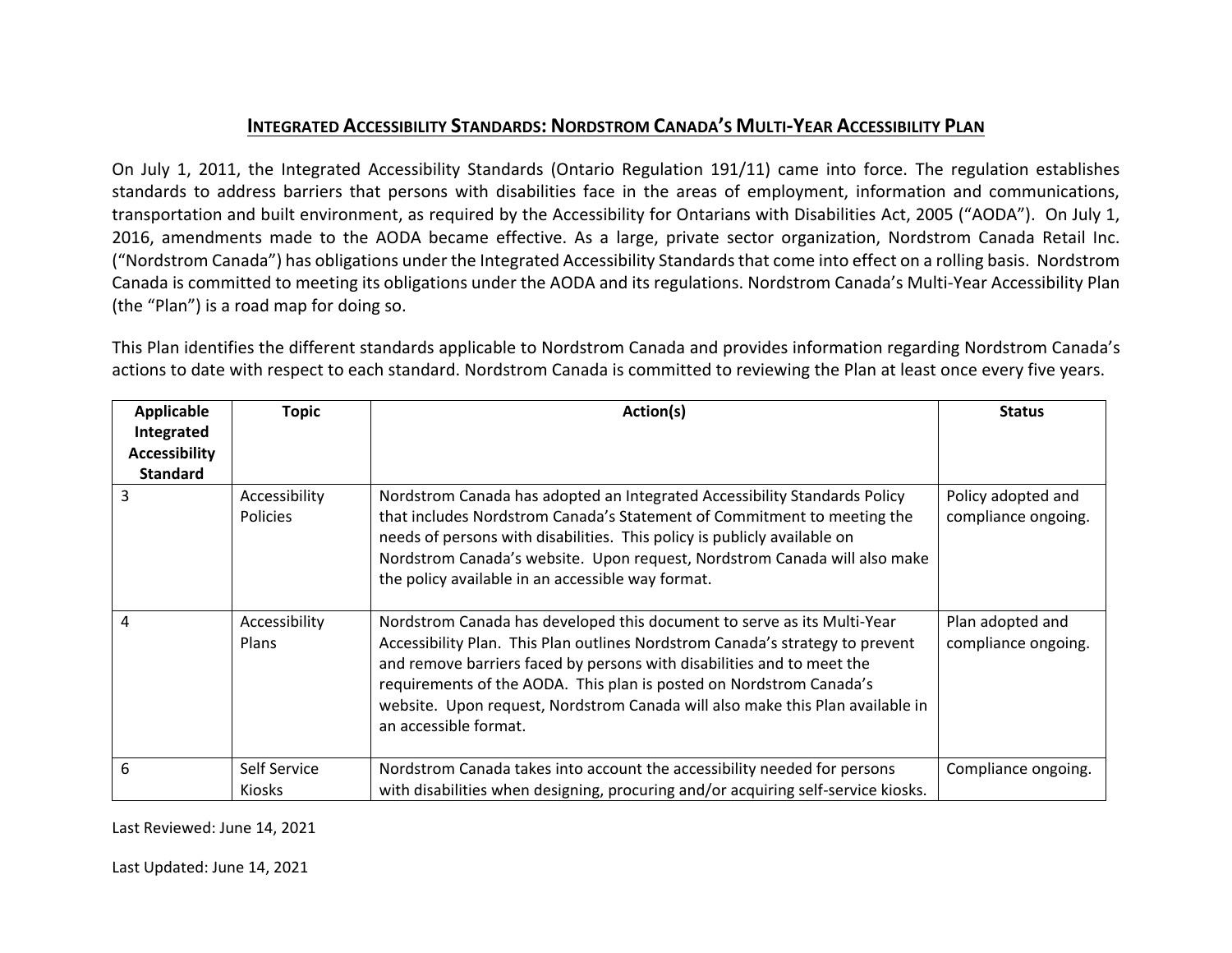| $\overline{7}$ | Training                                                 | Nordstrom Canada provides training on Ontario's accessibility laws and Human<br>Rights Code to all Ontario employees and all employees who develop its<br>Ontario policies.                                                                                                                                                                              | Compliance ongoing |
|----------------|----------------------------------------------------------|----------------------------------------------------------------------------------------------------------------------------------------------------------------------------------------------------------------------------------------------------------------------------------------------------------------------------------------------------------|--------------------|
| 11             | Feedback                                                 | Nordstrom Canada ensures that its process for receiving and responding to<br>feedback is accessible to persons with disabilities by, upon request, providing<br>this feedback process in an accessible way. Nordstrom Canada notifies the<br>public of the availability of accessible formats through a notification on the<br>Nordstrom Canada website. | Compliance ongoing |
| 12             | Accessible<br>formats and<br>communication<br>supports   | Upon request, Nordstrom Canada makes available accessible formats or other<br>communications supports for people with disabilities. Nordstrom Canada<br>notifies the public of the availability of accessible formats through a<br>notification on the Nordstrom Canada website.                                                                         | Compliance ongoing |
| 13             | Emergency<br>information                                 | Upon request, Nordstrom Canada provides customers with publicly available<br>emergency response information in an accessible way.                                                                                                                                                                                                                        | Compliance ongoing |
| 14             | Accessible<br>Websites                                   | Nordstrom Canada has ensured that its websites and content on those sites<br>conform with the WCAG 2.0, Level AA requirements where practicable.                                                                                                                                                                                                         | Compliance ongoing |
| 22, 23 & 24    | Recruitment,<br>assessment and<br>selection<br>processes | Nordstrom Canada notifies its applicants, employees and the public about the<br>availability of accommodations for applicants with disabilities, including<br>accommodations related to assessment or selection procedures.                                                                                                                              | Ongoing compliance |
| 25 & 26        | Employee<br>accommodation                                | Nordstrom Canada informs employees of its policies for supporting employees<br>with disabilities, including providing job accommodations if needed. Such                                                                                                                                                                                                 | Ongoing compliance |

Last Reviewed: June 14, 2021

Last Updated: June 14, 2021